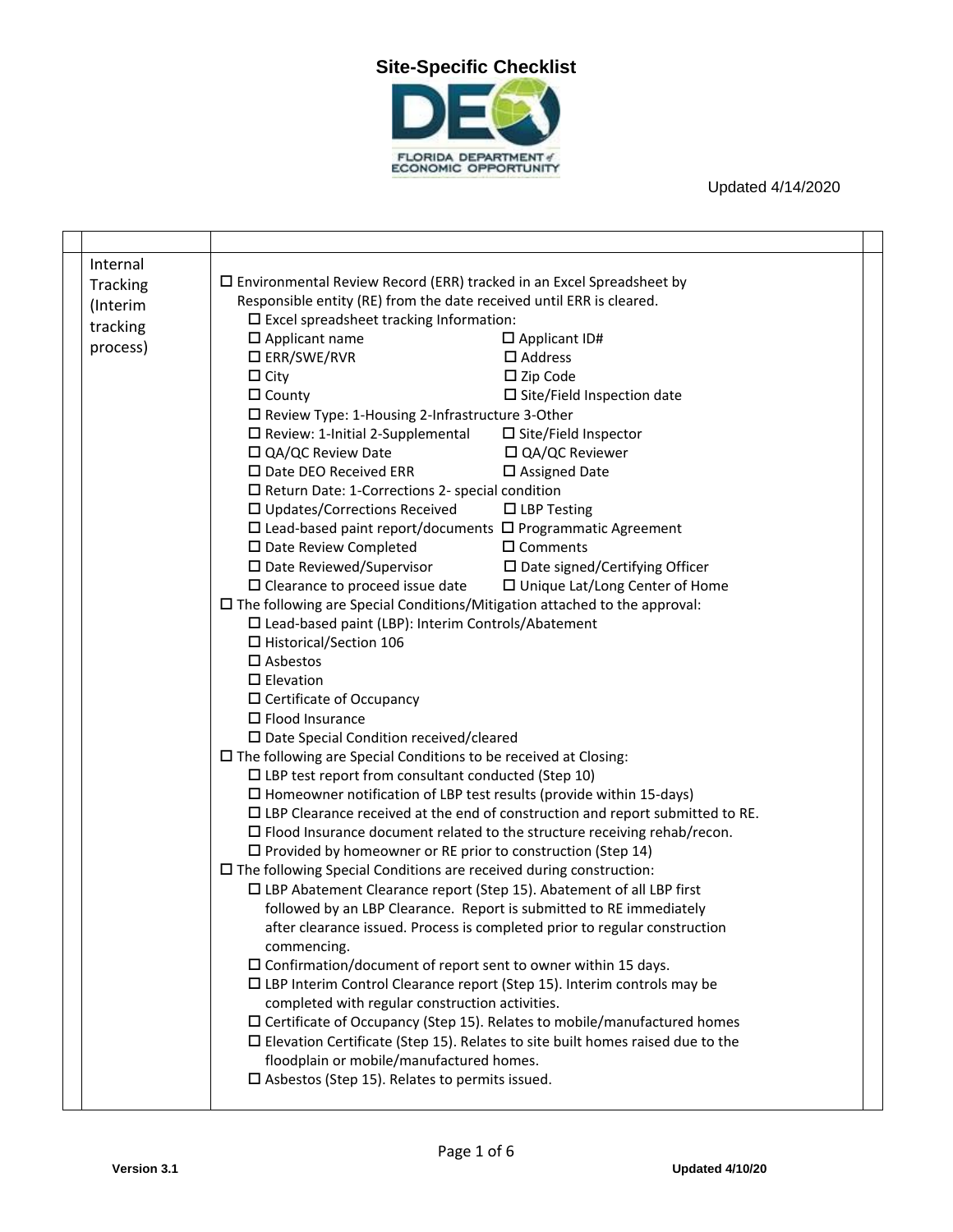

FLORIDA DEPARTMENT of

## Updated 4/14/2020 (Site-Specific) Environmental Review Record (ERR) by RE  $\square$  RE determine the next available ERR to work from the Excel Spreadsheet and pull from the K-drive only when both the ERR and Damage Assessment (DA) have been received.  $\Box$  RE reviews the ERR for accuracy and ensure all associated compliance documentation is included.  $\square$  Compare ERR and Damage Assessment and confirm address and application ID match.  $\square$  Reference address on Google Earth and confirm/compare locations; make sure correct lot is referenced in all ERR maps. Damage Assessment is the Scope of Work and will include the estimated cost to repair the home. DA will be compared to documents in the ERR to determine: if project will should remain a rehabilitation or possibly convert to a reconstruction (determined by RE staff); elevation required.  $\Box$  All maps and pictures should be in color and have good resolution. ERR Review Process  $\square$  Review of ERR: Applicant information section: ensure each box is completed.  $\Box$  Application ID  $\Box$ Property Street Address  $\Box$  City  $\Box$  Zip Code/County  $\Box$  Field Inspection Date  $\Box$  Field Inspector  $\Box$  QA/QC Reviewer  $\Box$  QA/QC Date of Review  $\Box$  RE Submission Date (field usually left blank)  $\Box$  Grant Number  $\square$  Construction Intent: based on the documentation provided in the ERR.  $\square$  Structure Type. Verify Environmental Review Determinations.  $\square$  Preparer signature will be consulting firm or assigned staff  $\square$  RE environmental reviewer will verify compliance has been met for each section and all associated documentation is provided in the ERR. **Historical Preservation**:  $\Box$  All sections completed (if applicable).  $\square$  Section is properly documented?  $\square$  Programmatic Agreement (PA) utilized – when PA is approved.  $\square$  Property Appraiser report (housing projects). □ Verify:  $\square$  Property address  $\square$  Date home was built (LBP inspection required if pre-78 and project is rehabilitation)  $\square$  Market value of the structure (do not include the property land value)  $\square$  Determine if the project is 45-years of age or older; historical neighborhood or surrounding area. **Floodplain Management**: Floodplain map included in review? Check/confirm source data.  $\square$  Verify project is not located in a floodway.  $\square$  Verify if the project is located within a floodplain. (see FEMA website [https://msc.fema.gov/portal/home\)](https://msc.fema.gov/portal/home) (see NEPAssist website for supporting floodplain data with better resolution on aerial imagery. Helpful when determining floodplain requirements on structures during site specific reviews https://nepassisttool.epa.gov/nepassist/nepamap.aspx )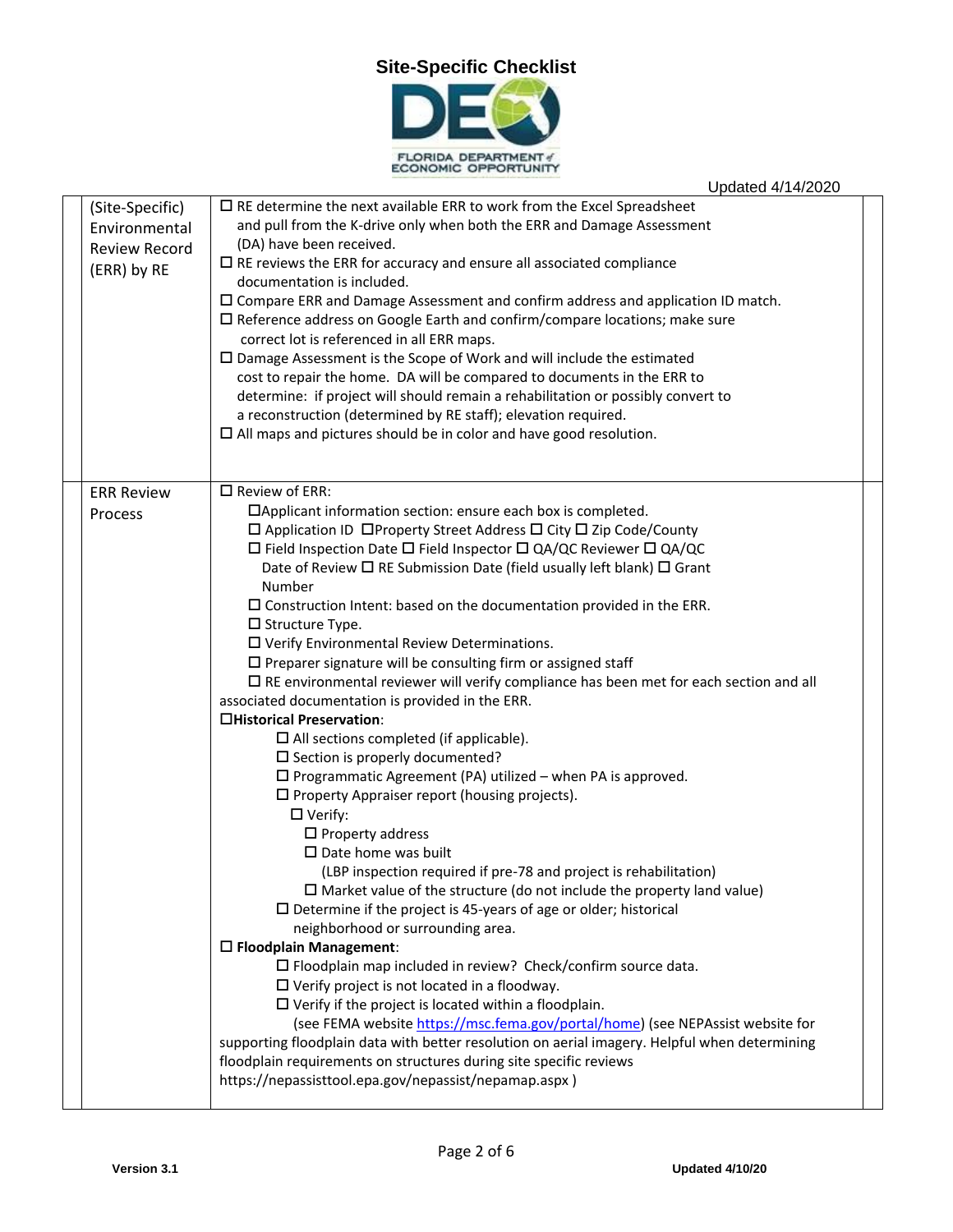## **Site-Specific Checklist**



| Updated 4/14/2020                                                                                 |
|---------------------------------------------------------------------------------------------------|
| $\square$ If Special Conditions/Mitigation measures apply:                                        |
| $\square$ Elevation required? (refer to the market value on the Property                          |
| Appraiser document and DA estimated cost. Elevation required if                                   |
| substantial improvement over 50%)                                                                 |
| $\square$ As needed, 8-step Decision Making process updated (See Tier I).                         |
| $\square$ Wetlands:                                                                               |
| $\square$ Confirm wetland map included in review.                                                 |
| $\Box$ Verify if the project is or is not located within a wetland.                               |
| (see FEMA FIRM map website                                                                        |
| https://www.fws.gov/wetlands/data/mapper.html)                                                    |
| $\square$ Special Conditions apply:                                                               |
| $\square$ Permits required? Broad level or Tier I review? (refer to U.S. Army Corps of Engineers) |
| $\square$ Noise:                                                                                  |
| $\square$ Project utilize funds from a disaster recovery grant?                                   |
| $\square$ Noise documentation is required if additional funds are used                            |
| $\Box$ Project expands the footprint of the home by 122% or changes location?                     |
| $\square$ Noise documentation is required for home construction outside of original footprint     |
| $\Box$ Endangered Species Act                                                                     |
| $\Box$ U.S. FWS IPaC documentation in review.                                                     |
| $\square$ Bald Eagles:                                                                            |
| https://www.arcgis.com/apps/webappviewer/index.html?id=253604118279431984e8bc3ebf1cc8e9           |
| $\square$ Maps included in review to determine the following distances:                           |
| $\Box$ Within 1-mile                                                                              |
| $\Box$ Within 660 feet                                                                            |
| $\Box$ For nest located within 660 feet of a project, may require Federal permit from U.S. FWS.   |
| $\square$ Special Conditions apply:                                                               |
| $\Box$ Permits required?                                                                          |
| $\Box$ Air Quality                                                                                |
| $\square$ Map with project location with the location of designated                               |
| Nonattainment and Maintenance areas.                                                              |
| $\square$ For projects located in a Nonattainment and Maintenance area, include                   |
| the following:                                                                                    |
| $\Box$ County                                                                                     |
| $\Box$ Criteria Pollutants                                                                        |
| $\Box$ Status                                                                                     |
| $\square$ Special Conditions apply                                                                |
| $\Box$ Hazardous Operations                                                                       |
| □ Refer to 24 CFR Part 51, Subpart C                                                              |
| $\square$ For rehabilitation projects:                                                            |
| $\square$ Does occupancy density increase?                                                        |
| $\square$ No, project is exempt from requirement.                                                 |
| $\square$ Yes, complete Acceptable Separation Distance (ASD).                                     |
| $\square$ For reconstruction (considered "new" construction) projects:                            |
| $\square$ Complete the Acceptable Separation Distance (ASD).                                      |
| $\square$ See HUD's Acceptable Separation Distance guidebook.                                     |
| □ ASD applies to Above Ground Storage Tanks (AGST) more than                                      |
| 100-gallons within a one-mile radius from the project.                                            |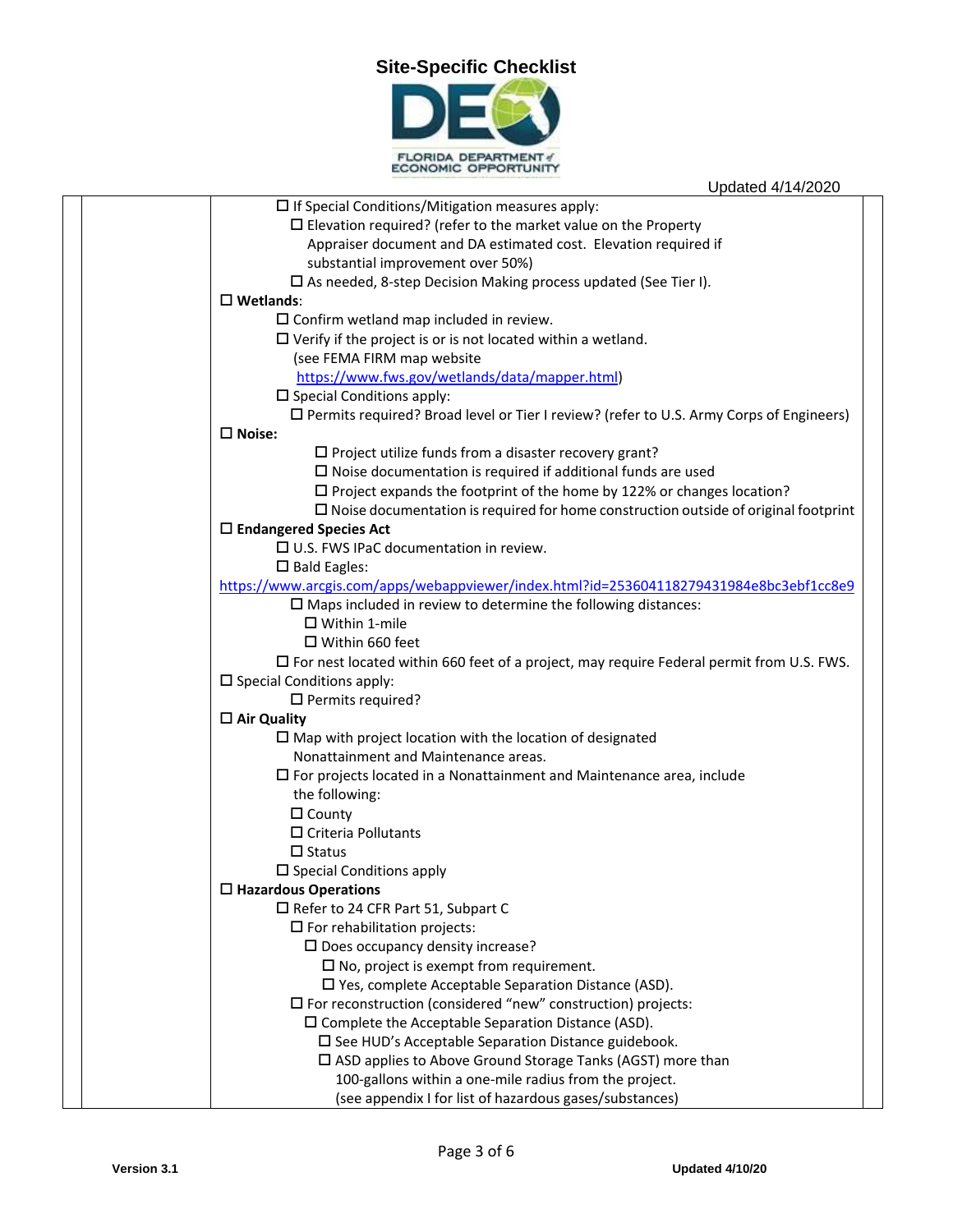

|                                                                | $\Box$ Methods to locate tanks:                                                          |  |  |
|----------------------------------------------------------------|------------------------------------------------------------------------------------------|--|--|
|                                                                | $\Box$ Google EarthPro.                                                                  |  |  |
|                                                                | $\Box$ Florida DEP website to search for any tanks permitted by DEP.                     |  |  |
| https://floridadep.gov/waste/permitting-compliance-assistance/ |                                                                                          |  |  |
|                                                                | content/tank-facility-all-locations-and-tank-information                                 |  |  |
|                                                                | $\square$ Documentation:                                                                 |  |  |
|                                                                | $\square$ From the project location, review a one-mile radius for tanks.                 |  |  |
|                                                                | $\square$ Map each tank and provide distance from the project to the                     |  |  |
| tank. Each tank should be numbered.                            |                                                                                          |  |  |
|                                                                | $\square$ Calculate ASD for each tank. Ensure the tank is safely outside the ASD limits. |  |  |
|                                                                | $\square$ Color pictures of each tank.                                                   |  |  |
|                                                                | $\square$ Special Conditions or mitigation apply?                                        |  |  |
|                                                                | $\Box$ Toxics                                                                            |  |  |
|                                                                | $\Box$ Refer to the U.S. EPA NEPAssist website and DEP contamination locator             |  |  |
|                                                                | (https://www.epa.gov/nepa/nepassist)                                                     |  |  |
|                                                                | (https://ca.dep.state.fl.us/mapdirect/?focus=contamlocator)                              |  |  |
|                                                                | $\Box$ Include the following:                                                            |  |  |
|                                                                | $\square$ A color NEPAssist map.                                                         |  |  |
|                                                                | $\square$ A color Contamination Locator Map.                                             |  |  |
|                                                                | $\square$ Project location.                                                              |  |  |
|                                                                | $\Box$ ECHO reports for EPA facilities within 3,000 feet of the project.                 |  |  |
|                                                                | $\square$ ECHO report for Superfund facilities within 1-mile of the project.             |  |  |
|                                                                | $\square$ Brownfields/Superfunds require additional clearance. DR                        |  |  |
|                                                                | environmental staff will check clearance information provided by the contractor          |  |  |
|                                                                | and follow up on facility as appropriate when reported in the ERR.                       |  |  |
|                                                                | $\Box$ Additional documentation/reports if needed: Phase I/II; Contamination Locator     |  |  |
|                                                                | Map/documents; Florida DEP; U.S. EPA.                                                    |  |  |
|                                                                |                                                                                          |  |  |
|                                                                | $\square$ Lead-based paint (see special conditions section)                              |  |  |
|                                                                | $\square$ Reconstruction projects are exempt.                                            |  |  |
|                                                                | $\square$ Rehabilitation projects:                                                       |  |  |
|                                                                | $\Box$ Project built prior to 1978. (Confirm with property appraiser                     |  |  |
|                                                                | document)                                                                                |  |  |
|                                                                | $\square$ LBP report.                                                                    |  |  |
|                                                                | $\square$ Refer to HUD's Lead Safe Housing Rule (LSHR).                                  |  |  |
|                                                                | $\square$ Interim controls or Abatement.                                                 |  |  |
|                                                                | $\Box$ Certification of tester.                                                          |  |  |
|                                                                | $\Box$ Homeowner notification (provide within 15-days).                                  |  |  |
|                                                                | $\square$ Clearance report(s).                                                           |  |  |
|                                                                | $\square$ Abatement requires two-clearances be conducted.                                |  |  |
|                                                                | $\Box$ Interim controls require one-clearance to be conducted (at the end of the         |  |  |
|                                                                | project).                                                                                |  |  |
|                                                                | $\square$ Asbestos (see special conditions section)                                      |  |  |
|                                                                | $\Box$ Project built prior to (1989) – potential for asbestos identified.                |  |  |
|                                                                | $\square$ Notices?<br>$\Box$ Testing required?                                           |  |  |
|                                                                | $\Box$ Permits?<br>$\square$ Other documentation?                                        |  |  |
|                                                                | $\Box$ Airport Clear Zones                                                               |  |  |
|                                                                | $\Box$ Project located within (https://www.airnav.com/airports/):                        |  |  |
|                                                                |                                                                                          |  |  |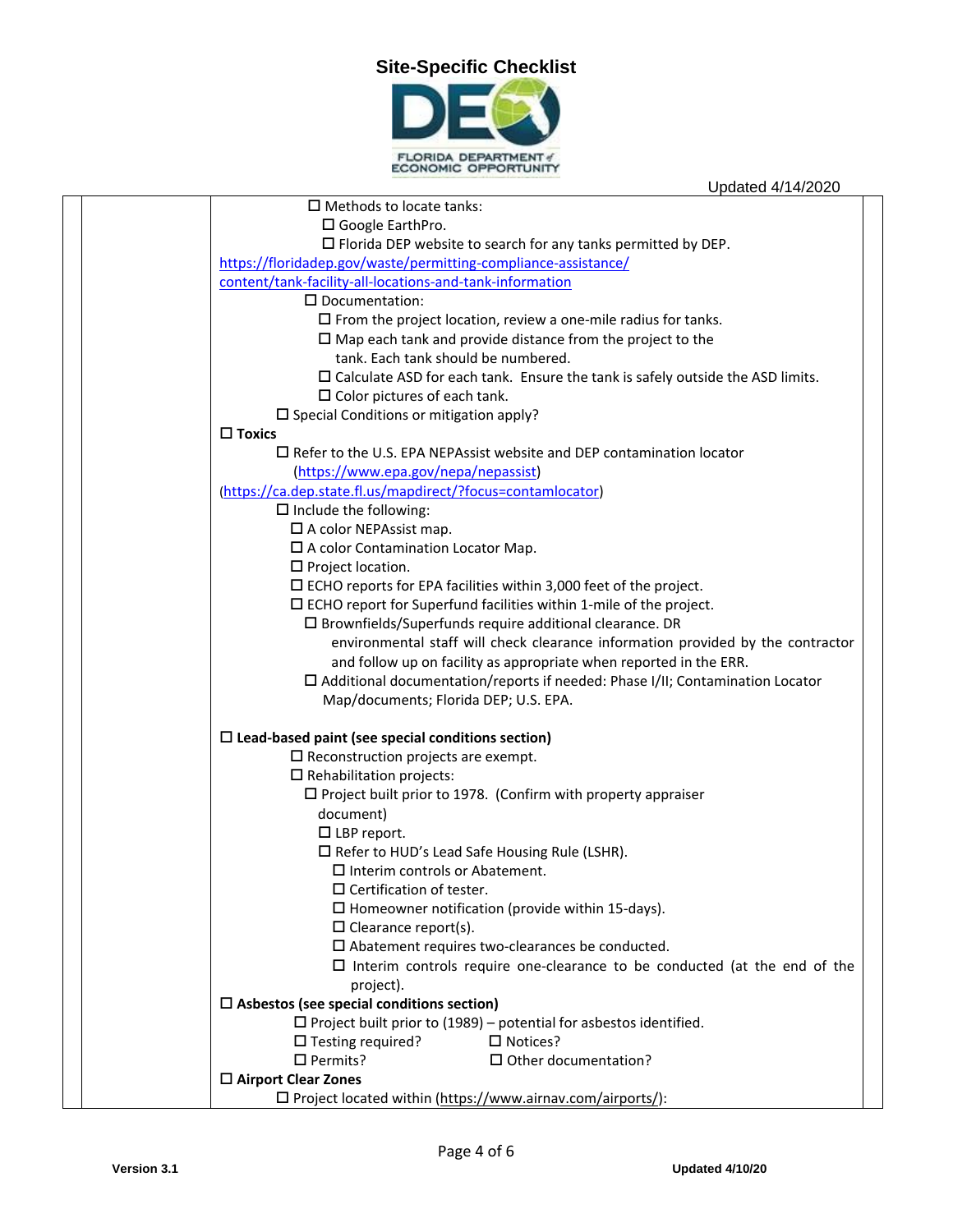

|            | $\square$ 2,500 feet of civilian airport.                                                              |
|------------|--------------------------------------------------------------------------------------------------------|
|            | $\square$ 15,000 feet of military airport.                                                             |
|            | $\square$ Airport operator contacted?                                                                  |
|            | $\square$ Project involve new construction, substantial rehabilitation,                                |
|            | acquisition of undeveloped land, or activities that would                                              |
|            | significantly prolong the physical or economic life of the existing                                    |
|            | facilities that will be frequently used or occupied by people?                                         |
|            | $\Box$ Written notice provided to prospective buyer of potential hazards                               |
|            | from airplane accidents.                                                                               |
|            | $\square$ Section properly documented?                                                                 |
|            | $\Box$ Coastal Barrier Resources                                                                       |
|            | $\square$ Project located in a designated unit of the Coastal Barrier Resource system?                 |
|            | $\square$ Yes. Attach appropriate map showing site location. Application not eligible.                 |
|            | $\square$ No. Attach appropriate map showing site location. (review concluded)                         |
|            | https://www.fws.gov/CBRA/Maps/Mapper.html                                                              |
|            | $\Box$ Coastal Zone Management                                                                         |
|            | $\square$ Project located in a Coastal Zone?                                                           |
|            | (Federal funds may not be used)                                                                        |
|            | $\square$ Color Coastal Zone map with project location.                                                |
|            | (See U.S. Fish & Wildlife Service Coastal Barrier Resources System                                     |
|            | website: https://www.fws.gov/cbra/Maps/Mapper.html)                                                    |
|            |                                                                                                        |
|            |                                                                                                        |
|            |                                                                                                        |
|            |                                                                                                        |
|            |                                                                                                        |
|            |                                                                                                        |
|            |                                                                                                        |
| Special    |                                                                                                        |
| Conditions | $\Box$ The following special condition is to be implemented at the Application &                       |
| Process    | <b>Eligibility Stage</b>                                                                               |
|            | $\Box$ LBP test.                                                                                       |
|            | $\square$ Homeowner notification of test results (confirm provided within 15-days).                    |
|            | $\square$ Tester certifications.                                                                       |
|            | $\Box$ The following special condition is to be implemented at Closing                                 |
|            | $\square$ Flood Insurance document related to the structure receiving rehab.                           |
|            | $\square$ Provided by homeowner or DEO prior to construction.                                          |
|            |                                                                                                        |
|            | $\Box$ The following Special Condition is received during construction                                 |
|            | $\Box$ LBP Abatement Clearance report. Abatement of all LBP hazards with interim controls for all      |
|            | remaining LBP followed by an LBP Clearance. Report is submitted to DEO immediately after               |
|            | clearance issued. Process is completed prior to regular construction commencing. See                   |
|            | second clearance at completion of the project.                                                         |
|            |                                                                                                        |
|            | $\Box$ The following special conditions are to be implemented at Closeout                              |
|            | $\square$ LBP Interim Control: Interim controls may be completed with regular construction activities. |
|            | LBP Clearance received at the end of construction.                                                     |
|            | $\square$ LBP Abatement: Second clearance at completion of construction project.                       |